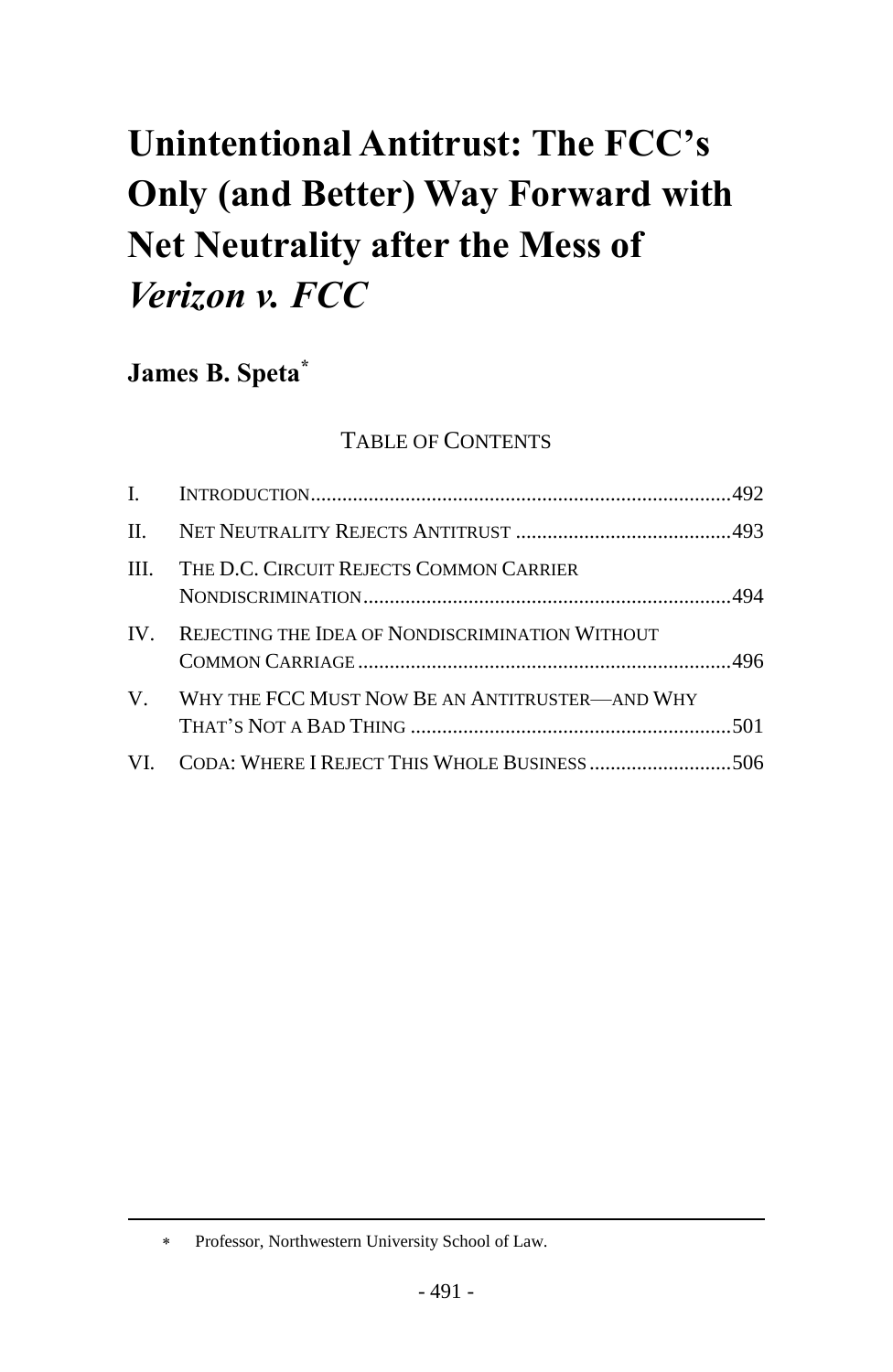#### <span id="page-1-0"></span>I. INTRODUCTION

The principal, alternative vision to network neutrality rules has always been antitrust. Opponents of the Federal Communications Commission's use of Communications Act regulatory authority (if any it had) to create nondiscrimination rules have long argued that competition law is both an adequate and a superior way to address any concerns over ISP actions against content and applications providers. On the other hand, network neutrality advocates have argued that antitrust is neither doctrinally nor institutionally adequate for the task. In adopting its Open Internet Rules,<sup>1</sup> the FCC expressly rejected antitrust as well.

The recent decision of the U.S. Court of Appeals for the D.C. Circuit in *Verizon* v.  $FCC^2$  somewhat ironically puts the FCC in the position of turning to antitrust. After the court granted a partial win to the FCC, recognizing its authority to regulate Internet carriers even if they do not provide "telecommunications services," the court also held that such regulation must stop short of "common carrier" regulation. <sup>3</sup> The FCC's quest, therefore, is how to address nondiscrimination without going so far as to impose common carriage. Indeed, although the court's opinion does not expressly state that conclusion, I believe that, short of reclassifying broadband services as telecommunications services, the FCC's only path forward is to adopt antitrust-like rules. It is the only way to make sense of the court's holding that the FCC has "some" authority under section 706.<sup>4</sup> Moreover, I believe that such an approach is preferable to any of the other alternatives the FCC might consider. Doctrinally, a competition law-based rule would better fit with the D.C. Circuit's explanation of the FCC's section 706 authority and would fall short of the forbidden zone of common carrier rules. As a policy matter, the FCC could address the core concern of net neutrality arguments: that ISPs would alter content or distribution markets by discriminating among content providers. And this approach would be better than reclassification, a scenario that would require the FCC to begin a lengthy process of calibrating numerous, outdated regulatory rules.

<sup>1.</sup> Preserving the Open Internet, *Report and Order*, FCC 10-201, 25 FCC Rcd. 17905 (2010) [hereinafter *2010 Open Internet Order*], *aff'd in part, vacated in part sub nom.* Verizon v. FCC, 740 F.3d 623 (D.C. Cir. 2014).

<sup>2.</sup> 740 F.3d 623 (D.C. Cir. 2014).

<sup>3.</sup> *Id*. at 649.

<sup>4.</sup> To be clear, I have previously written (and still believe) that section 706 does not create any affirmative authority in the Commission to regulate broadband markets, except through the limited regulatory tools identified in the section. *See generally* James B. Speta, *The Shaky Foundations of the Regulated Internet*, 8 J. ON TELECOMM. & HIGH TECH. L. 101 (2010); James B. Speta, *FCC Authority to Regulate the Internet: Creating It and Limiting It*, 35 LOY. U. CHI. L.J. 15 (2003). That is, I think Judge Silberman's dissent adopted the better reading of the statute. Verizon, 740 F.3d at 659 (Silberman, J., dissenting).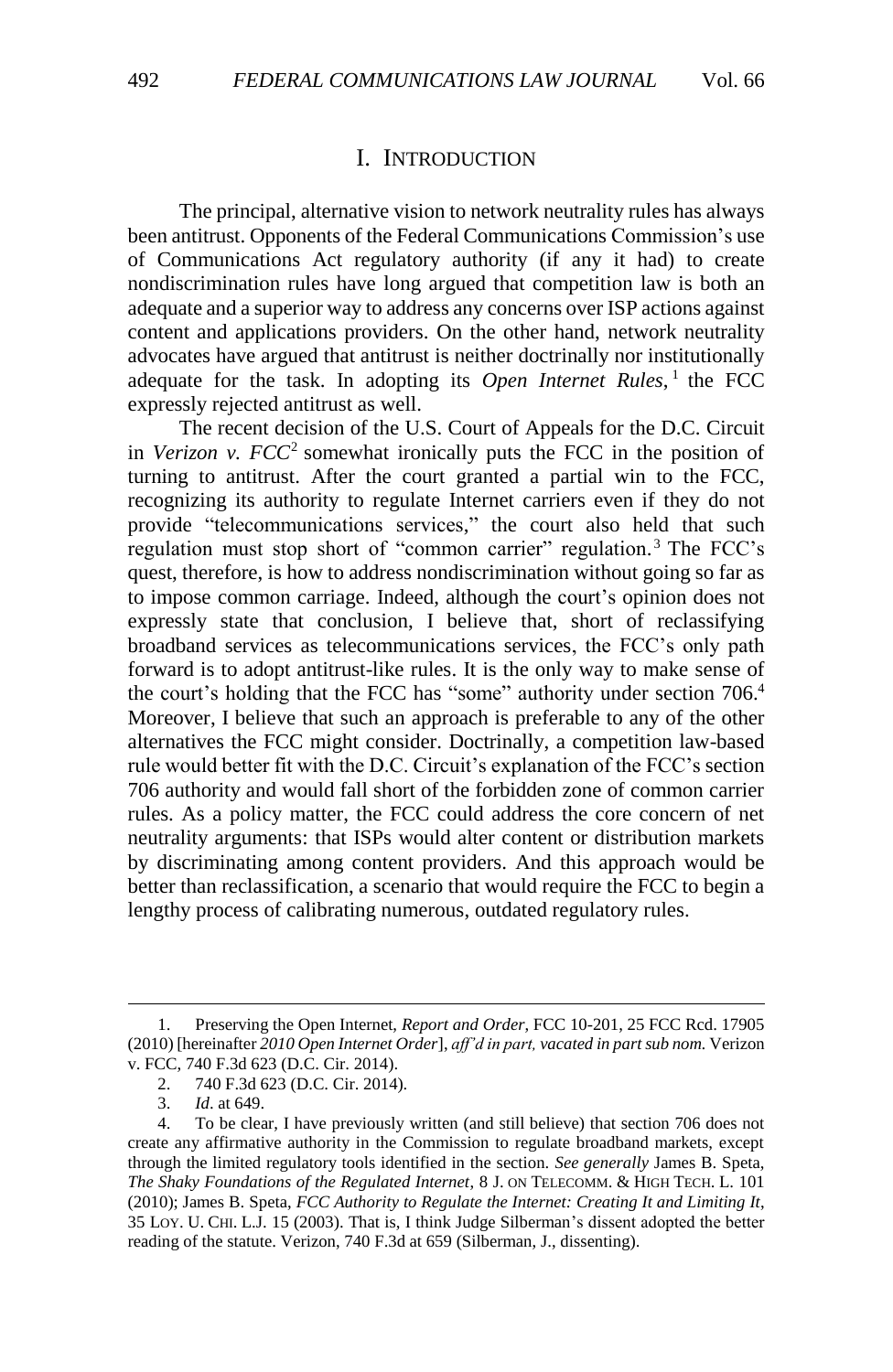$\overline{a}$ 

The FCC in fact does seem to be moving in the path of a competitionlaw like standard, although as we go to press, its final path has not been decided.

If the foregoing reasoning is right, and the FCC has the authority to address discrimination by ISPs but the FCC's rules must mimic antitrust principles, then the remaining question is whether the FCC should bother with this path. The FCC could decide to leave such a scheme to the Department of Justice ("DOJ") or the Federal Trade Commission ("FTC"). After all, those agencies have long-standing, principal expertise in competition law. FCC action would likely be duplicative and perhaps not as competent as an approach led by the antitrust agencies. I think this challenge is wrong. The FCC likely has relevant technical and industry expertise that the antitrust agencies may not possess. More importantly, as an administrative agency, the FCC is empowered to make rules based on predictive judgments.<sup>5</sup> Though I am no defender of some of the FCC's more fanciful theories of the past, I do think, given the likelihood that broadband access markets will remain significantly concentrated, that a specialized agency should have the authority to impose certain behavioral requirements on the basis of predicted competitive effects.

Although all of this may be an acceptable policy result, *Verizon* also reveals the very serious dysfunction that plagues telecommunications policy. Flowing from the Supreme Court's willingness to permit FCC regulation of cable systems at a time when the Communications Act said nothing about them, the courts have long accommodated Congress' absence from communications policy. Even if Congress cannot or will not act, the Telecommunications Act of 1996 should have pointed toward common carrier regulation plus forbearance, not toward the building of a new edifice of uncertain regulatory powers.

#### II. NET NEUTRALITY REJECTS ANTITRUST

The fault line between net neutrality rules and antitrust is wellestablished. Net neutrality rules focus on nondiscrimination—that is, they make the act of discriminatory treatment illegal, absent any particularized showing that specific acts of discrimination have caused particular harms.<sup>6</sup> By contrast, an antitrust rule condemns discrimination only in instances in which discrimination has a particular effect: the likely foreclosure of competition.<sup>7</sup>

<sup>5.</sup> Rural Cellular Ass'n v. FCC, 588 F.3d 1095, 1105 (D.C. Cir. 2009) ("The 'arbitrary and capricious' standard is particularly deferential in matters implicating predictive judgments and interim regulations.").

<sup>6.</sup> *Verizon*, 740 F.3d at 633 (The "*Order* imposes an anti-discrimination requirement").

<sup>7.</sup> Brown Shoe Co. v. United States, 370 U.S. 294, 320 (1962) (antitrust laws are designed to protect "competition, not competitors").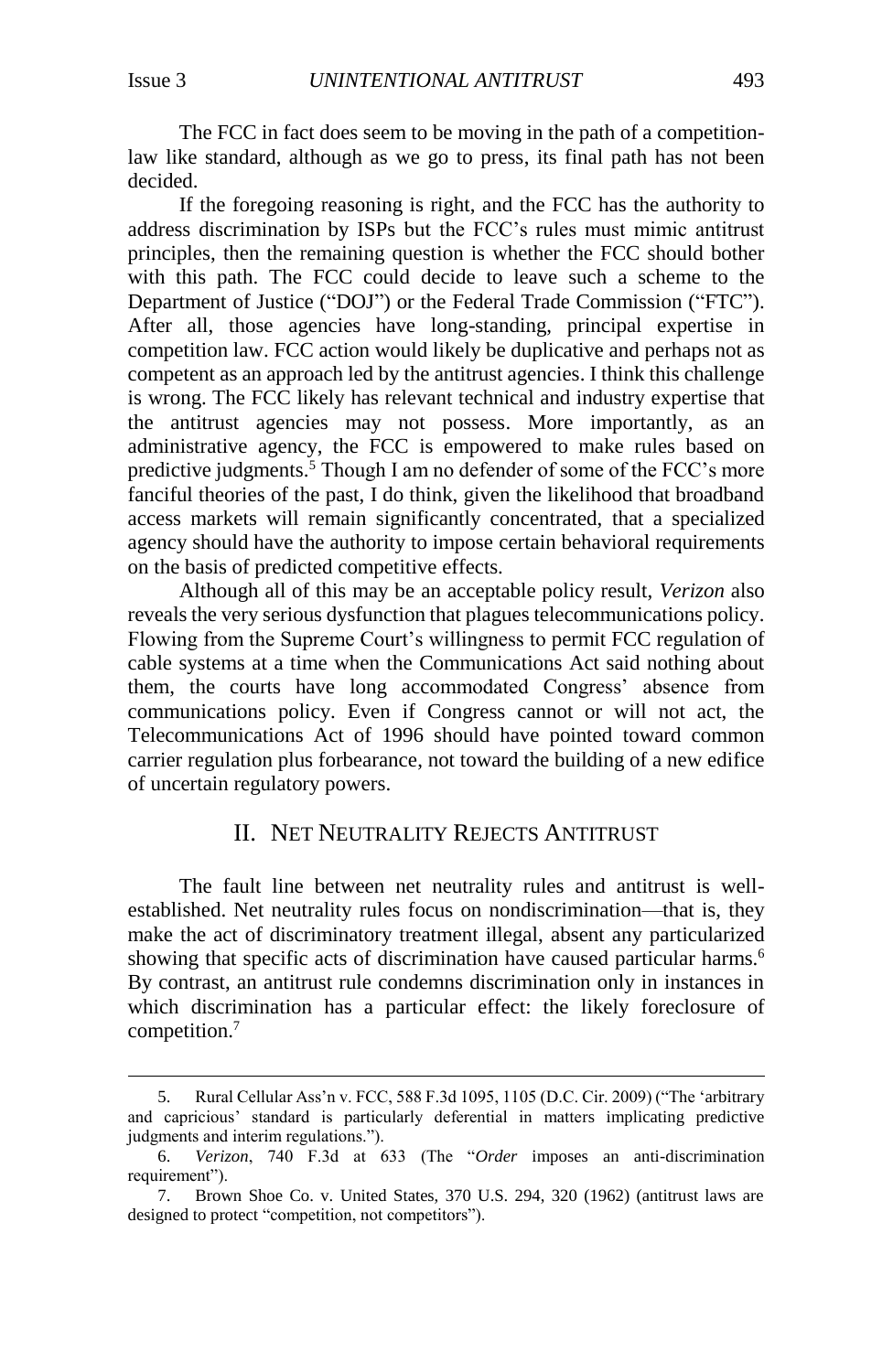The FCC's *Open Internet Order* quite explicitly stated that an antitrust rule would not serve the Commission's purposes: "We also reject the argument that only 'anticompetitive' discrimination yielding 'substantial consumer harm' should be prohibited by our rules."<sup>8</sup> The Commission explained that its purpose of maintaining an open Internet ecosystem "cannot be achieved by preventing only those practices that are demonstrably anticompetitive or harmful to consumers." <sup>9</sup> Applications and content providers needed assurance that "broadband providers [w]ould not pick winners and losers on the Internet – even for reasons that may be independent of providers' competitive interests or that may not immediately or demonstrably cause substantial consumer harm."<sup>10</sup>

To be sure, a particular rule can occupy the space between the substantive poles of nondiscrimination and antitrust. The *Open Internet Rules* forbade only "unreasonable discrimination,"<sup>11</sup> as do the common carrier provisions of the Communications Act.<sup>12</sup> Indeed, as discussed below, the Communications Act hardly forbade all discrimination. <sup>13</sup> Common carriers were permitted to offer different services to different customers; indeed, sometimes carriers were required to discriminate to advance other goals (such as universal service). The more that the "unreasonableness" of any discrimination is based on notions of competitive markets, the more such a rule resembles antitrust as a conceptual matter.

If a nondiscrimination rule were based on antitrust thinking, then its principal difference from antitrust enforcement would be institutional, a point to which I will return below. For now, however, note that institutional differences were also one of the FCC's grounds for rejecting antitrust as the best mode. When the FCC expressed its concern that an antitrust rule would not control behaviors that "may not immediately or demonstrably cause substantial consumer harm,"<sup>14</sup> it meant that it wanted more ex ante assurance than a more antitrust-like rule—one that relied on ex post determinations might provide.

## III. THE D.C. CIRCUIT REJECTS COMMON CARRIER NONDISCRIMINATION

The D.C. Circuit's decision in *Verizon v. FCC* puts the Commission on a Goldilocks-like quest to find broadband regulation that is "just right." The D.C. Circuit ruled that section 706 gave the FCC significant authority to regulate broadband markets, just so long as the FCC stopped short of

<sup>8</sup>*. 2010 Open Internet Order*, *supra* note 1, at para. 78.

<sup>9</sup>*. Id.*

<sup>10</sup>*. Id*.

<sup>11</sup>*. Id*. at paras. 77–79.

<sup>12.</sup> 47 U.S.C. § 202(a) (2006).

<sup>13</sup>*. See infra* notes [53](#page-9-0)[-55](#page-9-1) and accompanying text.

<sup>14</sup>*. 2010 Open Internet Order*, *supra* note 1, at para. 78.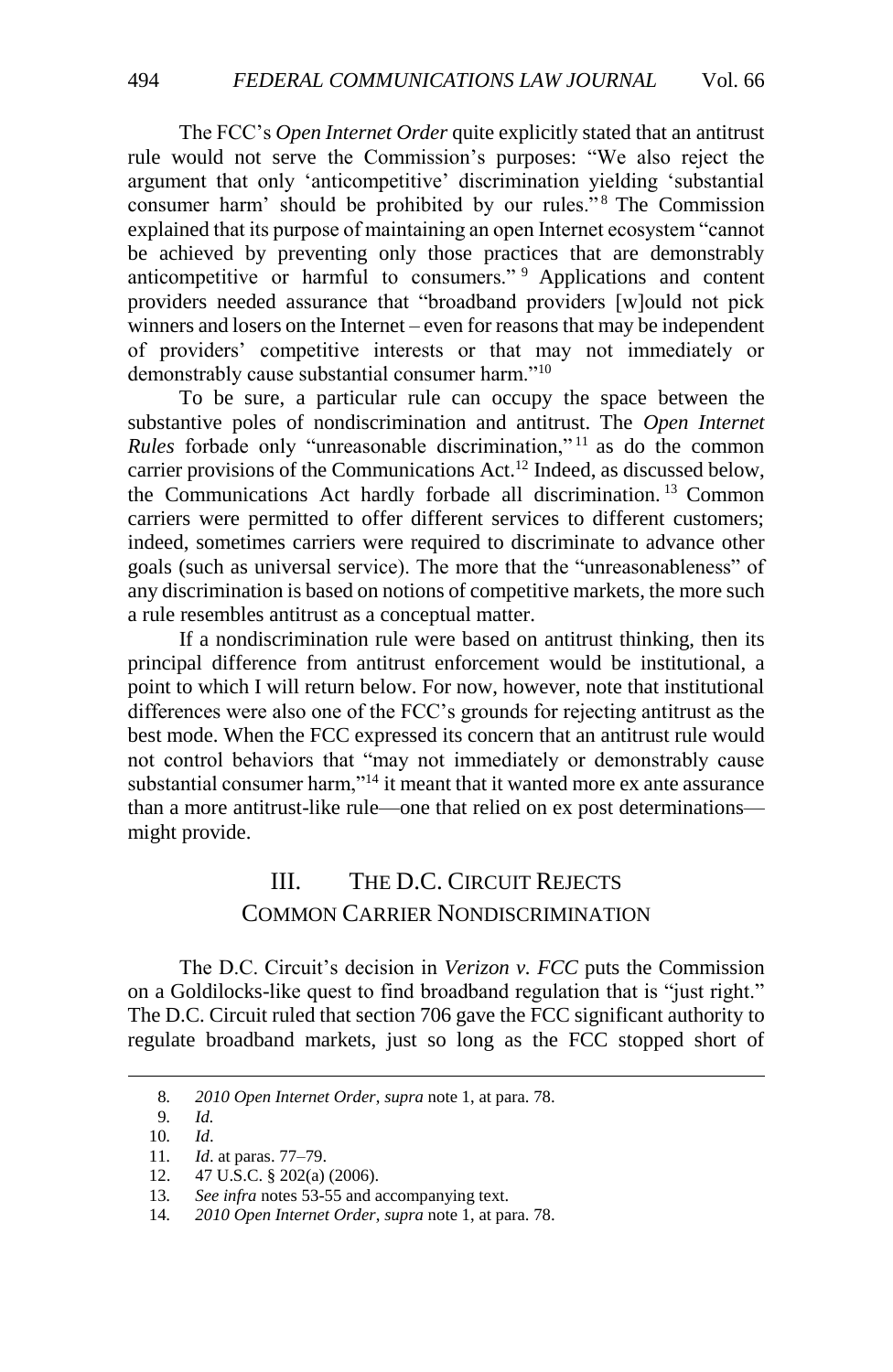requiring common carrier rules.<sup>15</sup> In its *Order*, the FCC had rejected two narrower interpretations of section 706. First, it rejected its earlier view that section 706 was merely hortatory, that the FCC should use whatever authority it otherwise had to "encourage the deployment on a reasonable and timely basis of advanced telecommunications capability to all Americans."<sup>16</sup> Second, it rejected the view that section 706 was limited to the narrow list of regulatory tools set forth in the end of the section, including "price cap regulation, regulatory forbearance, measures that promote competition in the local telecommunications market, or other regulating methods that remove barriers to infrastructure investment." <sup>17</sup> Instead, the FCC said that section 706 authorized it to take any measure that could increase infrastructure investment (by forbidding anything that might serve as a barrier to investment).<sup>18</sup> Given the recent breadth of the Supreme Court's *Chevron* cases,  $^{19}$  the D.C. Circuit was more or less compelled to approve.<sup>20</sup>

But while the court recognized the FCC's regulatory authority over ISPs, it also said that the FCC could not—so long as it classifies ISPs as information service providers—subject them to common carrier regulation.<sup>21</sup> The court leaned heavily on *Midwest Video II*<sup>22</sup> a 1979 opinion in which the Supreme Court held that FCC cable access rules improperly imposed common carriage regulation on cable television companies.<sup>23</sup>

18*. Id.*

<sup>15</sup>*.* Verizon v. FCC, 740 F.3d 623, 628 (D.C. Cir. 2014) ("Even though the Commission has general authority in this area, it may not impose requirements that contravene express statutory mandates. Given that the Commission has chosen to classify broadband providers in a manner that exempts them from treatment as common carriers, the Communications Act expressly prohibits the Commission from nonetheless regulating them as such.").

<sup>16.</sup> *2010 Open Internet Order*, *supra* note 1, at para. 120 (quoting Telecommunications Act of 1996, Pub. L. No. 104-104, 110 Stat. 56, § 706(a) (codified at 47 U.S.C. § 1302(a))).

<sup>17</sup>*. 2010 Open Internet Order*, *supra* note 1, at paras. 120-121. This view of course treated the concluding clause as meaning only those tools functionally equivalent to those specifically listed, *ejusdem generis*.

<sup>19</sup>*. See* City of Arlington, Tex. v. FCC, 133 S. Ct. 1863 (2013) (holding that the FCC was entitled to *Chevron* deference even on jurisdiction-expanding interpretations of the Communications Act); *see also* Thomas W. Merrill, *Rethinking Article I, Section 1: From Nondelegation to Exclusive Delegation*, 104 COLUM. L. REV. 2097 (2004) (arguing that agency jurisdictional decisions should receive only lesser *Skidmore* deference).

<sup>20.</sup> *Verizon*, 740 F.3d at 635 ("As the Supreme Court recently made clear, *Chevron* deference is warranted even if the Commission has interpreted a statutory provision that could be said to delineate the scope of the agency's jurisdiction.").

<sup>21</sup>*. Id*. at 628.

<sup>22.</sup> *See generally* FCC v. Midwest Video Corp., 440 U.S. 689 (1979).

<sup>23.</sup> Verizon v. FCC, 740 F.3d 623, 651 (D.C. Cir. 2014) ("For our purposes, perhaps the seminal case applying this notion of common carriage is *Midwest Video II*."); *id*. at 654 ("The Commission advances several grounds for distinguishing *Midwest Video II*. None is convincing.").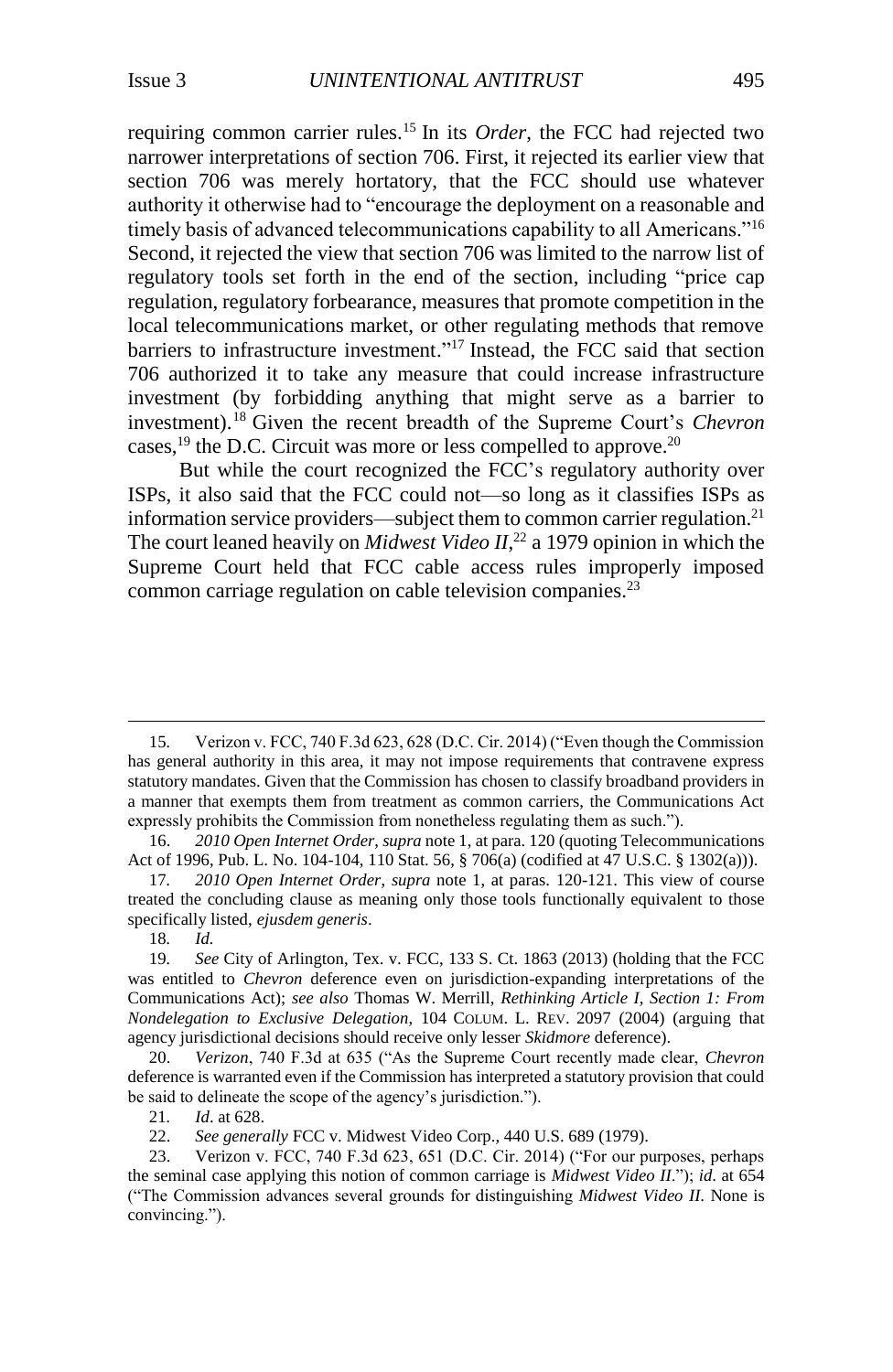### IV. REJECTING THE IDEA OF NONDISCRIMINATION WITHOUT COMMON CARRIAGE

The core of the D.C. Circuit's decision was that the FCC's actions under section 706 could not impose "common carrier" regulation; the important extension was its holding that the Open Internet Order's nondiscrimination and no-blocking rules constituted such forbidden common carrier regulation. In the face of such a decision, one standard administrative law move would be to ask whether the FCC could take another bite at the apple—that is, could the FCC attempt to explain further why the nondiscrimination rules it had adopted were not actually common carrier regulation, but rather something else short of it? The D.C. Circuit left this sort of path open in the *Comcast* case. Although the court rejected the FCC's attempt to regulate Comcast, it invited the FCC to better explain its authority for regulating broadband.<sup>24</sup>

In this case, although the history of common carrier regulation could support an argument that the FCC's nondiscrimination rules stopped short of "common carrier" regulation, the D.C. Circuit's decision appears to effectively foreclose that argument. The argument that nondiscrimination rules alone might not be common carriage requires first stepping back to definitional principles. The statutory language at issue forbids the treatment of non-common carriers as common carriers, and of course the FCC has classified broadband as a non-common carrier service.<sup>25</sup> One interpretive difficulty arises from distinguishing the oft-noted circularity of the definition of a common carrier with the obligations of common carriers. The first issue is one of status: is the carrier or the service common carriage? Then, the second issue addresses the regulatory treatment that attends such status.

Status as a common carrier service (or telecommunications service) arises principally (but not exclusively as discussed below) from "an undertaking to carry for all people indifferently."<sup>26</sup> The D.C. Circuit decided that the nondiscrimination and no-blocking rules required Internet providers to offer service indifferently, and therefore treated them as common carriers. In so doing, the court leaned on *Midwest Video II*, which similarly held that the FCC had gone too far in regulating cable television companies when

<sup>24.</sup> Comcast Corp. v. FCC, 600 F.3d 642, 658–61 (D.C. Cir. 2010).

<sup>25</sup>*. See* 47 U.S.C. § 153(51) (2006) ("A telecommunications carrier shall be treated as a common carrier under this chapter *only to the extent* that it is engaged in providing telecommunications services" (emphasis added)).

<sup>26.</sup> NARUC v. FCC, 533 F.2d 601, 608–09 (D.C. Cir. 1976) ("[T]he primary sine qua non of common carrier status is a quasi-public character, which arises out of the undertaking to carry for all people indifferently. This does not mean that the particular services offered must practically be available to the entire public; a specialized carrier whose service is of possible use to only a fraction of the population may nonetheless be a common carrier if he holds himself out to serve indifferently all potential users.").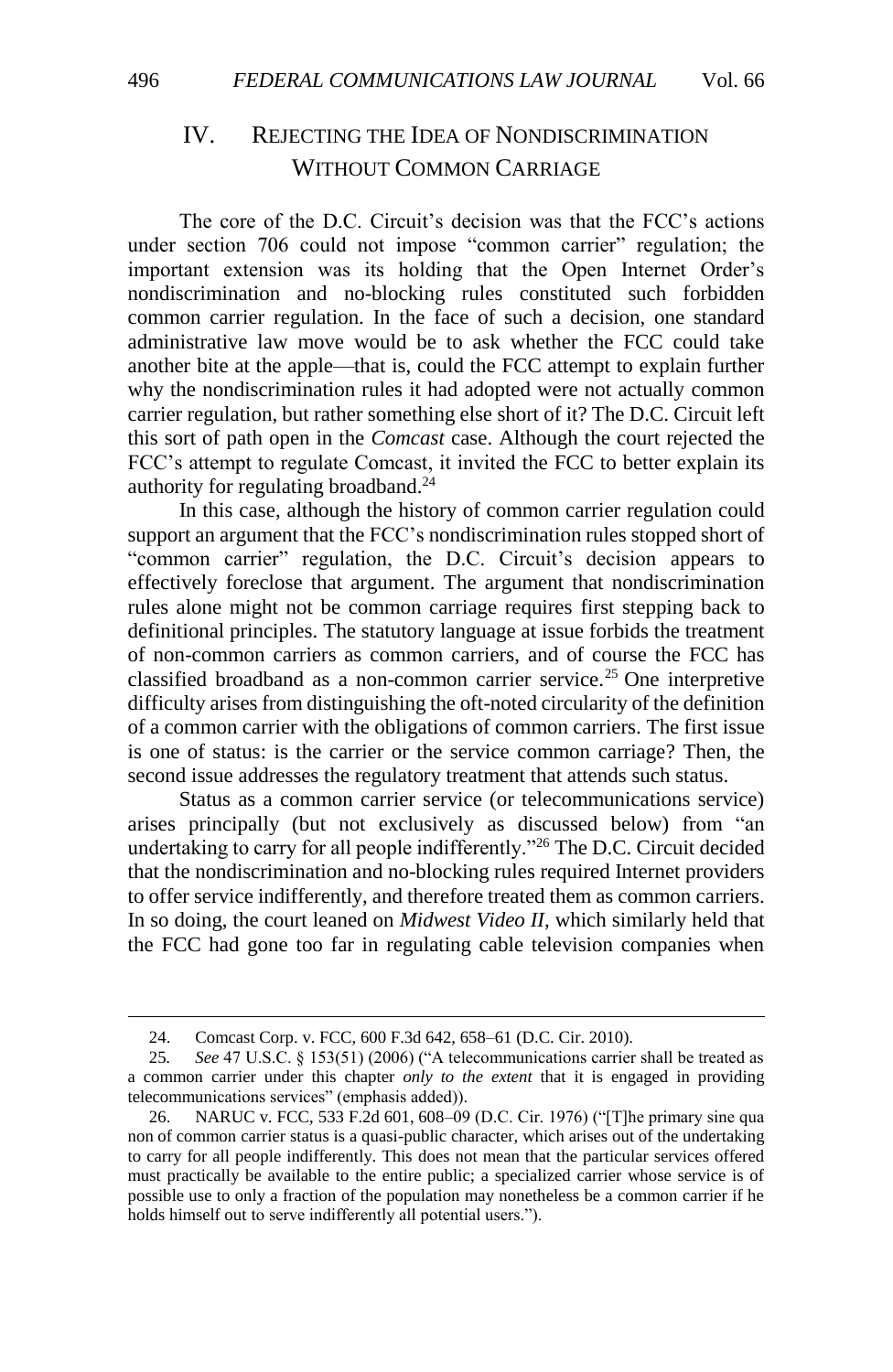those companies were similarly granted statutory protection from being subject to common carrier regulation.<sup>27</sup>

But in so holding, the D.C. Circuit seemed to ignore both the second test for status as common carriage and the FCC's decisions holding that Internet providers were not common carriers. In addition to serving the public generally, the controlling case law holds that "[a] second prerequisite to common carrier status [is] . . . that the system be such that customers 'transmit intelligence of their own design and choosing.'"<sup>28</sup> The FCC relied on this characteristic in holding that Internet providers' offering of general services such as DNS and caching meant that Internet service was not common carrier service—and the courts have upheld the FCC's decision.<sup>29</sup> The FCC's reliance on DNS service as a mode of transforming user inputs as opposed to merely providing transport service is somewhat suspect, but the D.C. Circuit could not, given *Brand X*, forbid the classification.<sup>30</sup>

Given that the D.C. Circuit did not confront the definitional issue headon, it seems more likely that the court was saying that the nondiscrimination and no-blocking rules amounted to the application of common carrier obligations to non-common carriers and were therefore impermissible. This seems to be the better reading of section 153(51) in all events, for the section states that "[a] telecommunications carrier shall be treated as a common carrier . . *only* to the extent that it is engaged in providing telecommunications services." <sup>31</sup> Moreover, if the FCC may not apply common carriage regulation to a telecommunications company's nontelecommunications activities, surely it cannot regulate as a common carrier a company that provides no telecommunications services whatsoever. But this then raises the question of whether it would be possible to treat a nondiscrimination and no-blocking requirement as a regulatory regime short of common carriage.

The history of common carriage and the history of the Communications Act support an argument that common carriage involves more than just nondiscrimination requirements. The Communications Act's scheme—borrowed of course from the Interstate Commerce Act's regulation of railroads<sup>32</sup>—required common carriers to provide service upon request, to charge only just and reasonable rates (along with just and reasonable terms and conditions), and not to engage in unreasonable discrimination.<sup>33</sup> In support of these substantive requirements, Congress created "an

<sup>27</sup>*. See generally* FCC v. Midwest Video Corp., 440 U.S. 689 (1979).

<sup>28.</sup> *NARUC*, 533 F.2d at 609.

<sup>29.</sup> NCTA v. Brand X Internet Servs., Inc., 545 U.S. 967, 974, 977–78, 987 (2005).

<sup>30.</sup> *See Id.*

<sup>31.</sup> 47 U.S.C. § 153(51) (2006).

<sup>32.</sup> James B. Speta, *A Common Carrier Approach to Internet Interconnection*, 54 FED.

COMM. L.J. 225, 262–64 (2002).

<sup>33.</sup> 47 U.S.C. §§ 201-203 (2006).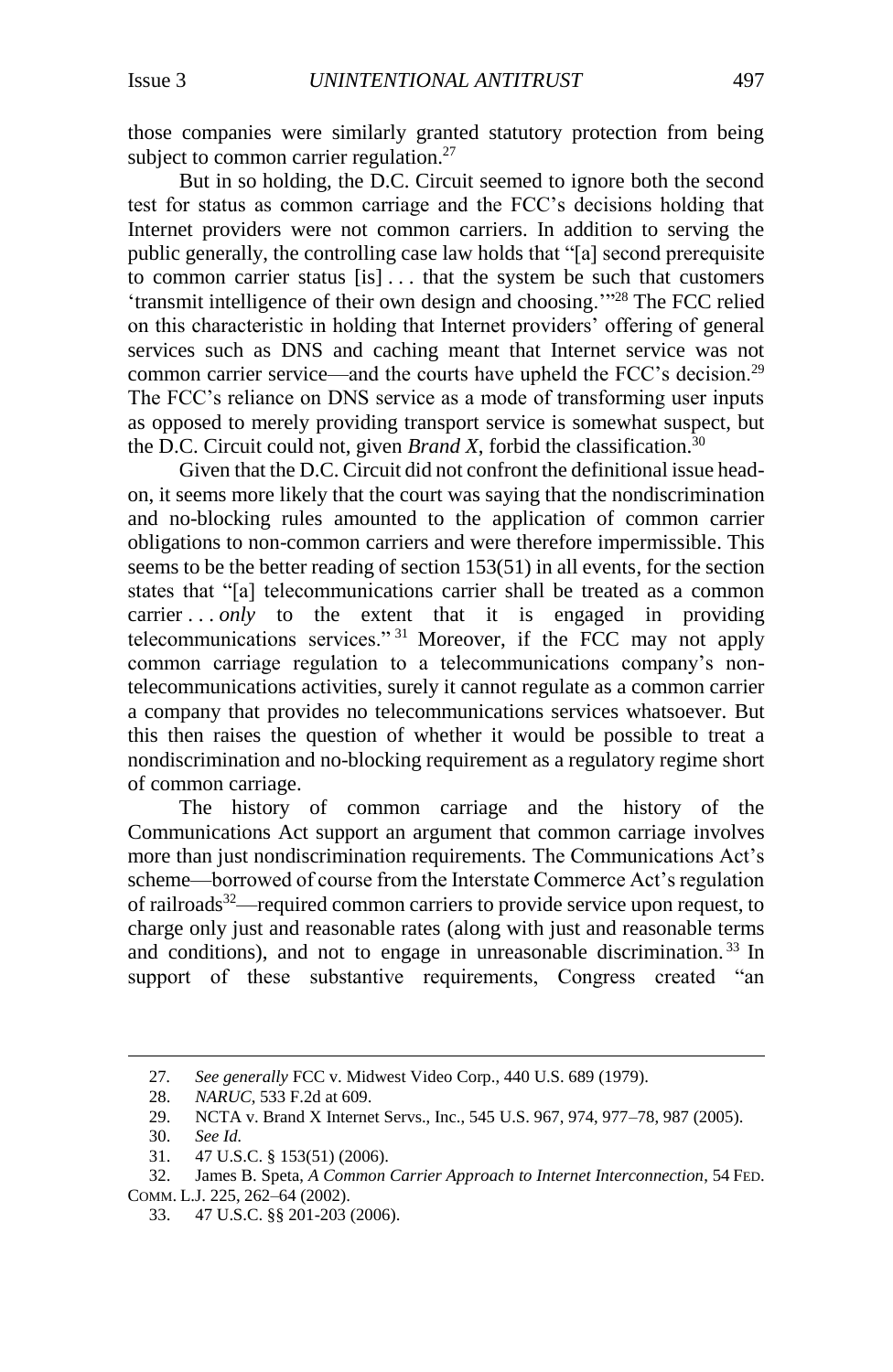<span id="page-7-0"></span>administrative agency whose task was to oversee an industry."<sup>34</sup> Privately owned common carriers were required to file tariffs describing all of their rates, terms, and conditions, and the agency was empowered to suspend, investigate, and cancel tariffed offerings.<sup>35</sup>

The FCC might have argued that only this complete ecosystem incorporating tariff-filing, rate control, and nondiscrimination—constitutes "treat[ment] as a common carrier under this chapter."<sup>36</sup> Tariff filing and ex ante rate control would, of course, be the most significant differences, for the Open Internet Order's nondiscrimination rules were meant to echo section 202's ban on "unreasonable discrimination." <sup>37</sup> But these are significant differences. Tariff filing was the central tool of the regulated industries regime under the Interstate Commerce Act and the Communications Act. "The duty to file rates with the Commission . . . and the obligation to charge only those rates . . . have always been considered essential to preventing price discrimination and stabilizing rates."<sup>38</sup> Tariff filing provided not only the means by which the expert agency could superintend the carriers, but tariffs became the inflexible contract between the carriers and the public: carriers were forbidden to deviate from the tariffs and even intended deviations were illegal and unenforceable. "This extraordinarily strict rule, which would eventually be called the 'filed rate doctrine,' was deemed necessary" to achieve the goals of nondiscrimination and rate regulation.<sup>39</sup> Although the Open Internet Order required transparency, this rule is distinct from tariff filing, for it does not afford the agency an opportunity to review carriers' terms and conditions before they become effective.<sup>40</sup> Similarly, the Order does not contemplate any review of rates to ensure they are "just and reasonable"<sup>41</sup> or any ex ante review of rates. To be sure, nondiscrimination

<sup>34.</sup> Joseph D. Kearney & Thomas W. Merrill, *The Great Transformation of Regulated Industries Law*, 98 COLUM. L. REV. 1323, 1325 (1998).

<sup>35.</sup> 47 U.S.C. §§ 204-205 (2006).

<sup>36.</sup> 47 U.S.C. § 153(51) (2006).

<sup>37.</sup> *2010 Open Internet Order*, *supra* note 1, at para. 77.

<sup>38.</sup> Maislin Indus., U.S., Inc. v. Primary Steel, Inc., 497 U.S. 116, 126 (1990) (citations omitted); *see also* Ariz. Grocery Co. v. Atchison, T. & S. F. Ry. Co., 284 U.S. 370, 384 (1932) ("In order to render rates definite and certain, and to prevent discrimination and other abuses, the statute require[s] the filing and publishing of tariffs specifying the rates adopted by the carrier, and [makes] these the legal rates; that is, those which must be charged to all shippers alike."); Kearney & Merrill, *supra* note [34,](#page-7-0) at 1331–32 (discussing importance of tariffing).

<sup>39.</sup> Kearney & Merrill, *supra* note [34,](#page-7-0) at 1331–32; *see also Maislin*, 497 U.S. at 126– 27 ("Given the close interplay between the duties imposed by §§ 10761-10762 and the statutory prohibition on discrimination, this Court has read the statute to create strict filed rate requirements and to forbid equitable defenses to collection of the filed tariff." (citations omitted)).

<sup>40.</sup> The Communications Act does not require the FCC to approve tariffs before they become effective; rather, carriers must file them and the FCC has the authority to suspend or deny them. If the FCC does not act, the tariff goes into effect. 47 U.S.C. §§ 203-205.

<sup>41.</sup> As compared to 47 U.S.C. § 201(b).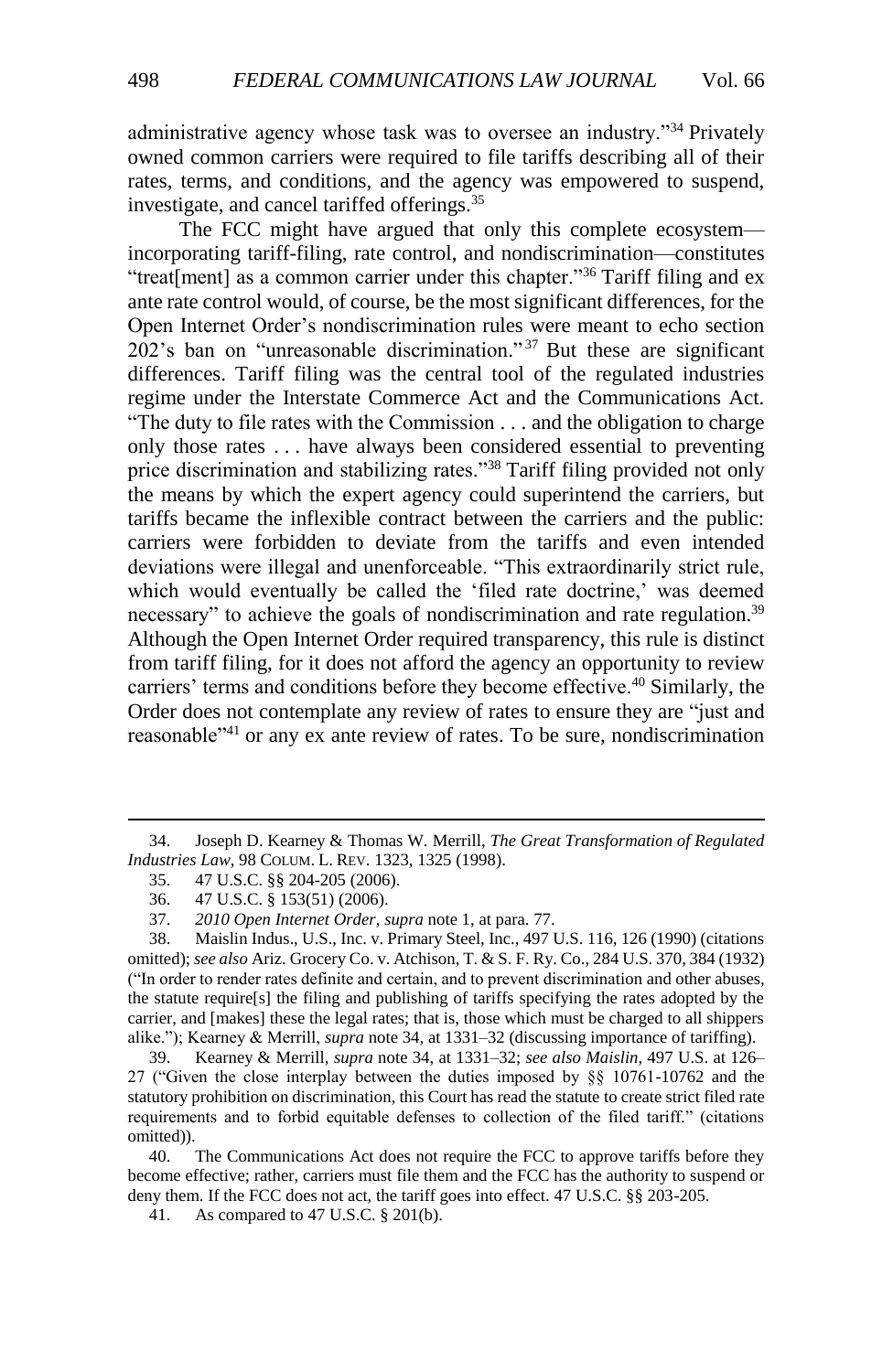rules can affect rates by eliminating rate differentials.<sup>42</sup> But the Order did not contemplate the cost-of-service regulation that so dominated the traditional model of common carrier regulation.

The FCC might even have found support in *Midwest Video II*, even though the D.C. Circuit relied on it in deciding that the Open Internet Rules constituted impermissible common carrier regulation. In *Midwest Video II*, the Supreme Court held that the FCC had improperly attempted to impose common carrier regulation on cable companies.<sup>43</sup> The opinion undoubtedly focused on the nondiscrimination requirement there: "With its access rules, however, the Commission has transferred control of the content of access cable channels from cable operators to members of the public who wish to communicate by the cable medium. Effectively, the Commission has relegated cable systems, *pro tanto*, to common-carrier status."<sup>44</sup> However, the FCC's actual decision imposed not only nondiscrimination rules, but also service rules and rate regulation:

The access rules plainly impose common-carrier obligations on cable operators. Under the rules, cable systems are required to hold out dedicated channels on a first-come, nondiscriminatory basis. Operators are prohibited from determining or influencing the content of access programming. And the rules delimit what operators may charge for access and use of equipment. 45

Most importantly, the Court made clear it was proceeding on a caseby-case basis: "Whether less intrusive access regulation might fall within the Commission's jurisdiction . . . is not presently before the Court."<sup>46</sup>

In the *Open Internet Order*, the FCC actually said very little about why its rules did not constitute common carriage. <sup>47</sup> The agency focused on the consumer end users and said that "with respect to those customers, a broadband provider may make individualized decisions."<sup>48</sup> As such, it said, section 153(51) was "not relevant to the Commission's action here."<sup>49</sup> The court easily dismissed this rationale, noting that as in *Midwest Video II*, a nondiscrimination rule with respect to content and applications providers would forbid the carrier's choice of carriage.<sup>50</sup>

<sup>42.</sup> The FCC said as much. *2010 Open Internet Order*, *supra* note 1, at para. 5. *See also* C. Scott Hemphill, *Network Neutrality and the False Promise of Zero-Price Regulation*, 25 YALE J. ON REG. 135, 142 (2008).

<sup>43.</sup> *See* FCC v. Midwest Video Corp., 440 U.S. 689 (1979) ("Midwest Video II").

<sup>44</sup>*. Id*. at 700–01.

<sup>45</sup>*. Id*. at 701–02 (citations omitted).

<sup>46</sup>*. Id.* at 705 n.14.

<sup>47.</sup> *See generally 2010 Open Internet Order*, *supra* note [1.](#page-1-0)

<sup>48</sup>*. Id.* at para. 79.

<sup>49</sup>*. Id*.

<sup>50.</sup> Verizon v. FCC, 740 F.3d 623, 652–54 (D.C. Cir. 2014).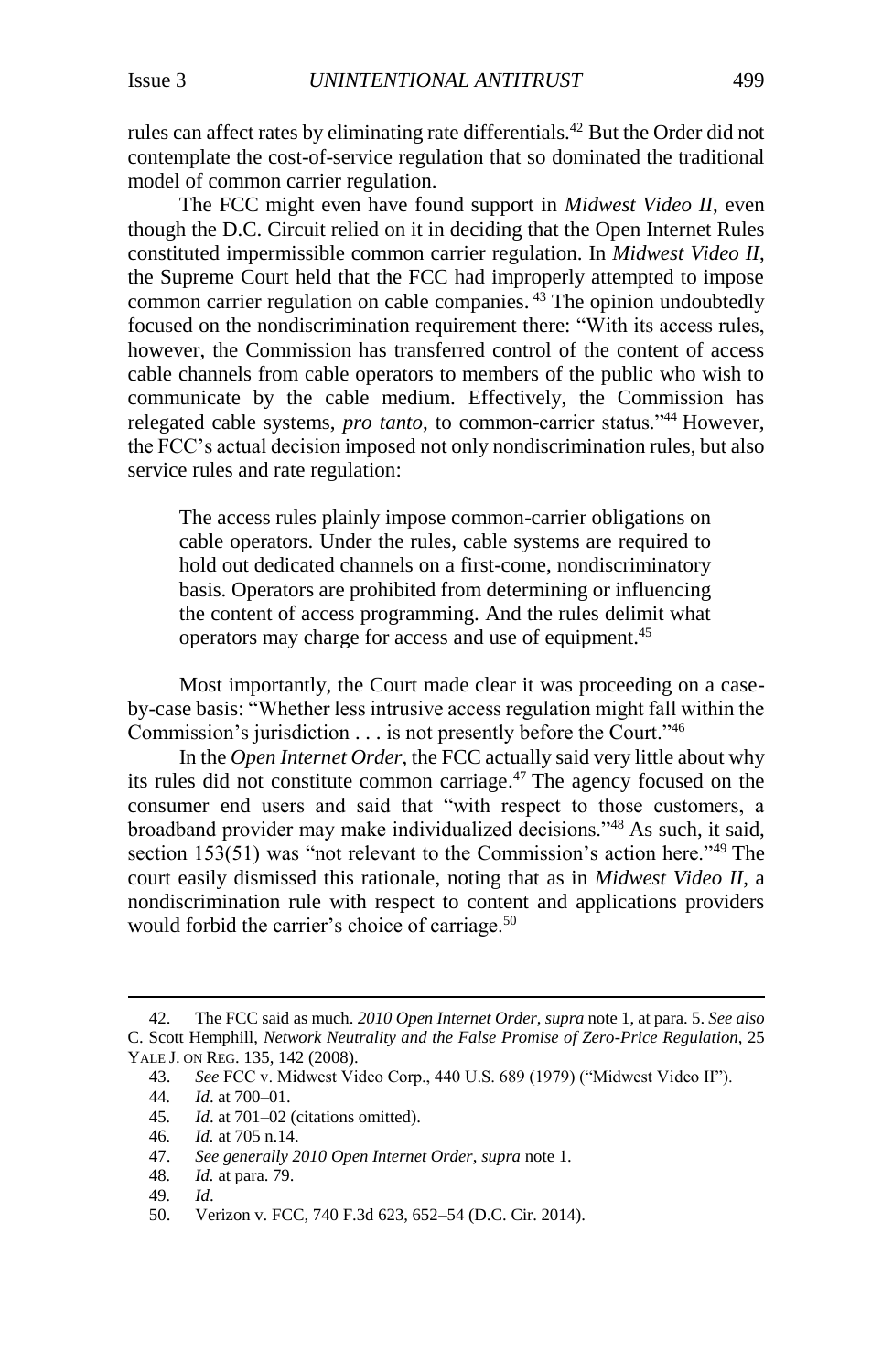Because the FCC said so little about common carriage, and because courts have frequently noted the difficulty of applying the definition of common carriage, the FCC might, as a matter of administrative law, have been given the opportunity to further explain its rules; only if a statute is unambiguous does the agency lose interpretive primacy under the *Chevron*  doctrine.<sup>51</sup> The D.C. Circuit did not make clear whether its holding came under step one or step two of *Chevron*. The presence of *Midwest Video II* allowed it to avoid using the *Chevron* analysis, given that Supreme Court interpretations of statutes made pre-*Chevron* are binding on agencies post-*Chevron*. <sup>52</sup> But if the D.C. Circuit had treated *Midwest Video II* as less controlling (as I have suggested it might have), then the agency both should have received *Chevron* deference and should now have an additional chance to explain itself.

<span id="page-9-0"></span>Setting aside these seeming technicalities of administrative law and the debate over the breadth of *Midwest Video II*, the broader context of the Communications Act suggests that the FCC should have been able to define its rules as non-common carriage for two reasons. First, even the traditional regime of common carrier regulation under the 1934 Act had a very contextspecific definition of nondiscrimination.<sup>53</sup> The statute outlawed only "*unreasonable discrimination*," and regulators frequently allowed common carriers to engage in value-of-service pricing to ensure universal service and the coverage of the carrier's capital costs.<sup>54</sup> In fact, regulators frequently *required* discrimination in order to provide universal service (or, perhaps more accurately, to provide cheap residential service).<sup>55</sup> As competition came to telecommunications markets, the FCC allowed contract-like tariffs to be developed, under which the carriers could define customer characteristics in such a way as to effectively discriminate among classes of customers. The technical requirement of nondiscrimination was met because

<span id="page-9-1"></span><sup>51</sup>*. See, e.g*., NCTA v. Brand X Internet Servs., Inc., 545 U.S. 967, 982 (2005) ("A court's prior judicial construction of a statute trumps an agency construction otherwise entitled to *Chevron* deference only if the prior court decision holds that its construction follows from the unambiguous terms of the statute and thus leaves no room for agency discretion. This principle follows from *Chevron* itself. *Chevron* established a 'presumption that Congress, when it left ambiguity in a statute meant for implementation by an agency, understood that the ambiguity would be resolved, first and foremost, by the agency, and desired the agency (rather than the courts) to possess whatever degree of discretion the ambiguity allows.'") (quoting Smiley v. Citibank (South Dakota), N.A*.*, 517 U.S. 735, 740– 41 (1996)).

<sup>52</sup>*. See* United States v. Home Concrete & Supply, LLC, 132 S. Ct. 1836, 1843–44 (2012).

<sup>53</sup>*. See* James B. Speta, *Supervising Discrimination: Reflections of the Interstate Commerce Act in the Broadband Debate*, 95 MARQ. L. REV. 1195, 1200 (2012).

<sup>54</sup>*. Id*. at 1198 (emphasis added).

<sup>55</sup>*. Id*. at 1196.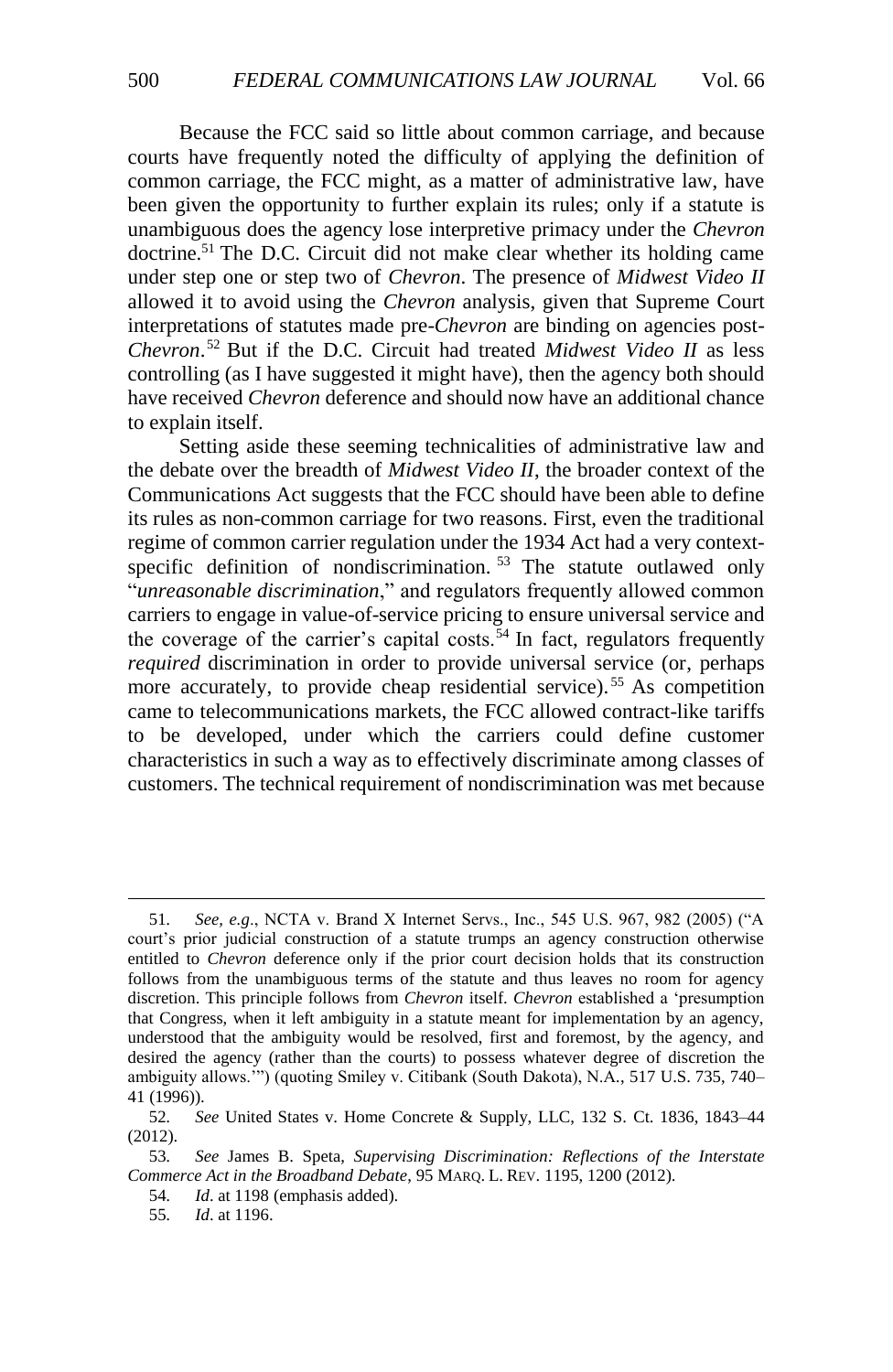each package was open to any customer that could meet the described characteristics. 56

Second, and more fundamentally, the Telecommunications Act of 1996 gave the FCC the authority to eliminate the mandatory provisions of common carrier regulation, even as to those carriers that are unambiguously common carriers. The forbearance authority, now codified in section 10 of the Act,<sup>57</sup> means that Congress has given the agency the broad authority to determine the content of common carrier regulation. In fact, the Telecommunications Act of 1996 included this provision in part because the Supreme Court had held that tariffing was mandatory under the common carrier provision, notwithstanding that the FCC had found that competition meant that tariffing was no longer required.<sup>58</sup> To be sure, the FCC must make specific findings when granting forbearance,<sup>59</sup> but the authority to forbear further blurs the line between regulation that is common carriage and regulation that is not.

To be clear, I think all of the foregoing is relevant *only* after the court decides that the FCC has affirmative authority to regulate the Internet under section 706 and that the only effective limit on that authority is that the FCC may not impose common carrier regulation. I think, in fact, that the foregoing reveals that the court is and will be engaged in the same sort of ad hoc analysis that would inhere in recognizing FCC "ancillary" authority over the Internet—where the agency is given substantial authority subject only to a judgment by the court that particular actions are "too much." Either *Chevron*  will be ignored as necessary, or the court will soon get out of the business of trying to limit the FCC's authority over Internet and information services providers. As I said above, all of this confirms to me that Congress cannot have intended to give the FCC authority to regulate the Internet at all—that is, so long as the FCC maintains the notion that Internet service is not telecommunications service.

## V.WHY THE FCC MUST NOW BE AN ANTITRUSTER—AND WHY THAT'S NOT A BAD THING

Given that the FCC probably cannot attempt to define nondiscrimination rules as less-than-common-carriage, the FCC's best way forward to address the concerns that it cited as the basis for the Open Internet Order<sup>60</sup> is to adopt an antitrust-like framework. This framework would forbid Internet carrier actions that foreclosed competition. Because the focus would

<sup>56</sup>*. See* Competitive Telecomm. Ass'n v. FCC, 998 F.2d 1058, 1063–64 (D.C. Cir. 1993) (upholding these tariff packages).

<sup>57.</sup> 47 U.S.C. § 160 (2006).

<sup>58.</sup> MCI Telecomm. Corp. v. AT&T Co., 512 U.S. 218 (1994) (holding that the FCC did not have authority to waive tariffing requirements on common carriers).

<sup>59.</sup> 47 U.S.C. § 160(a) (2006).

<sup>60.</sup> *2010 Open Internet Order*, *supra* not[e 1.](#page-1-0)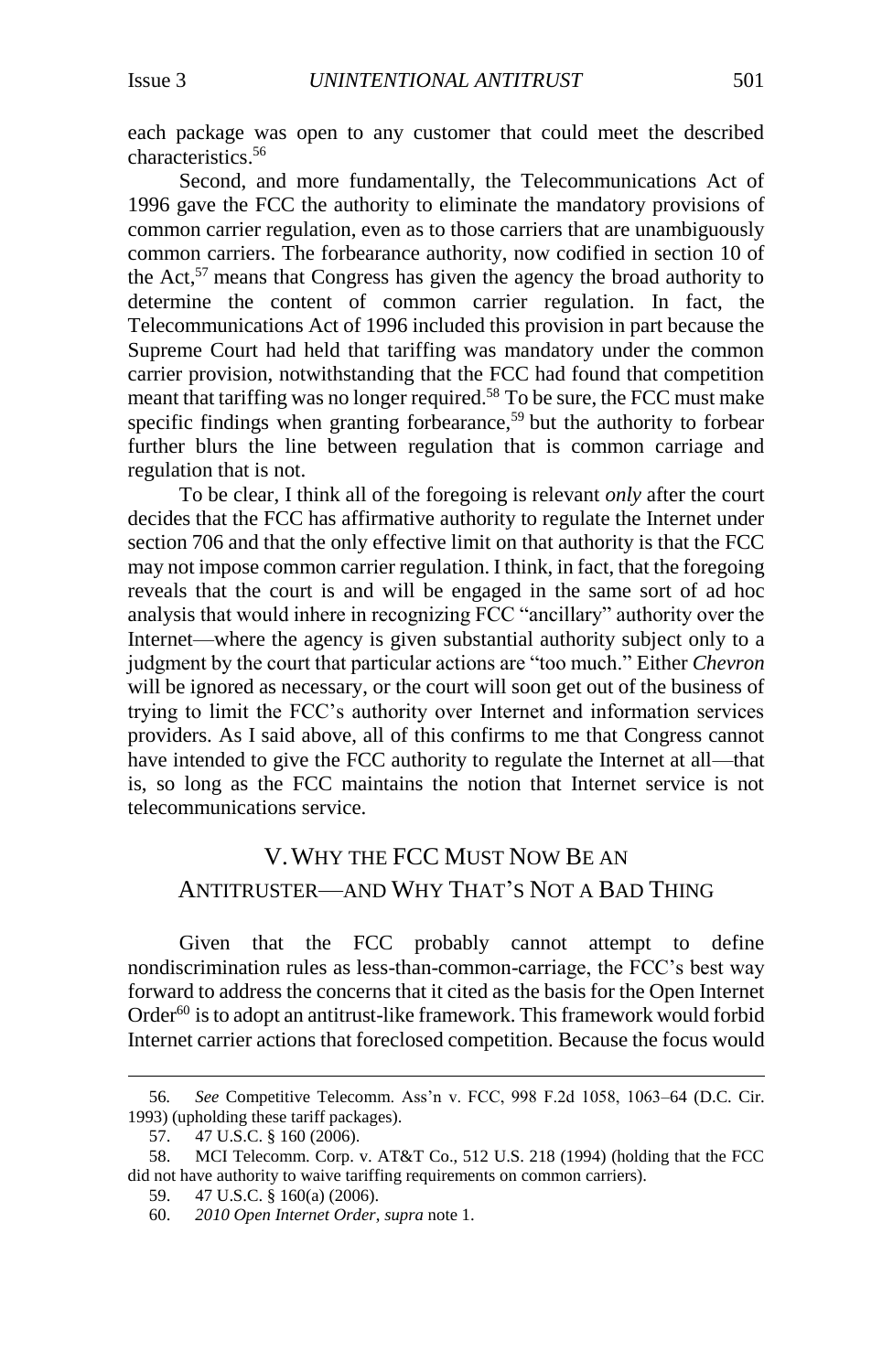be on competitive effects and not on discrimination itself, an antitrust-like framework would differ from a nondiscrimination rule while addressing the FCC's underlying concerns. Moreover, such rules would more clearly fall within the D.C. Circuit's holding that FCC rules must remove "barriers to investment."<sup>61</sup> The FCC is an appropriate institution for such rules, even though we already have two antitrust agencies (the DOJ and the FTC), because the FCC can use its expertise and agency standing to conduct appropriate inquiries and adopt appropriate (albeit hopefully limited) prophylactic rules.

The heart of the FCC's justification for the *Open Internet Rules* was the concern that ISPs could use discrimination to foreclose competition in two markets.<sup>62</sup> The Commission's principal focus, of course, was on ISP actions that reduced "openness" and competitive opportunities for "content, applications, services, and devices access over or connected to broadband access service ('edge' products and services)." <sup>63</sup> The Commission also emphasized (as was important to the court affirming the rules) that discrimination had the potential to stifle overall investment in Internet infrastructure and limit competition in telecommunications markets.<sup>64</sup>

<span id="page-11-0"></span>Antitrust-like rules can address these concerns; indeed, foreclosure of competition is the touchstone of competition law.<sup>65</sup> Apart from the limited scope of the per se rules, antitrust requires the showing of anticompetitive effect: under the rule of reason used in section 1 cases, the first requirement is that the plaintiff show an anticompetitive effect.<sup>66</sup> Monopolization cases similarly require a demonstration that competition has been foreclosed.<sup>67</sup> Several examples from antitrust cases in utility industries show that antitrust can address these concerns. For example, the antitrust litigation against the integrated Bell System contended that AT&T used its control over local access monopolies to stifle entry in the related markets of long distance and customer premises equipment.<sup>68</sup> This parallels the FCC's allegations that ISPs might use their control over local distribution to reduce entry into

 $\overline{a}$ 

66. *See, e.g.*, United States v. Brown Univ., 5 F.3d 658, 668 (3d Cir. 1993) ("The rule of reason requires the fact-finder to weigh[] all of the circumstances of a case in deciding whether a restrictive practice should be prohibited as imposing an unreasonable restraint on competition. The plaintiff bears an initial burden under the rule of reason of showing that the alleged combination or agreement produced adverse, anti-competitive effects within the relevant product and geographic markets." (internal quotations omitted)).

67. *See, e.g.*, United States v. Microsoft Corp., 253 F.3d 34, 58 (D.C. Cir. 2001) (discussing burden to show anticompetitive effect in monopolization cases).

68. United States v. AT&T Co., 552 F. Supp. 131, 135–36 (D.D.C. 1982).

<sup>61.</sup> Verizon v. FCC, 740 F.3d 623, 661–62 (D.C. Cir. 2014).

<sup>62.</sup> *2010 Open Internet Order*, *supra* note 1, at paras. 5-6.

<sup>63.</sup> *Id.* 

<sup>64.</sup> *Id.*

<sup>65.</sup> *See, e.g.*, Nat'l Soc. of Prof'l Eng'rs v. United States, 435 U.S. 679, 691 (1978) ("The true test of legality is whether the restraint imposed is such as merely regulates and perhaps thereby promotes competition or whether it is such as may suppress or even destroy competition." (citations omitted)).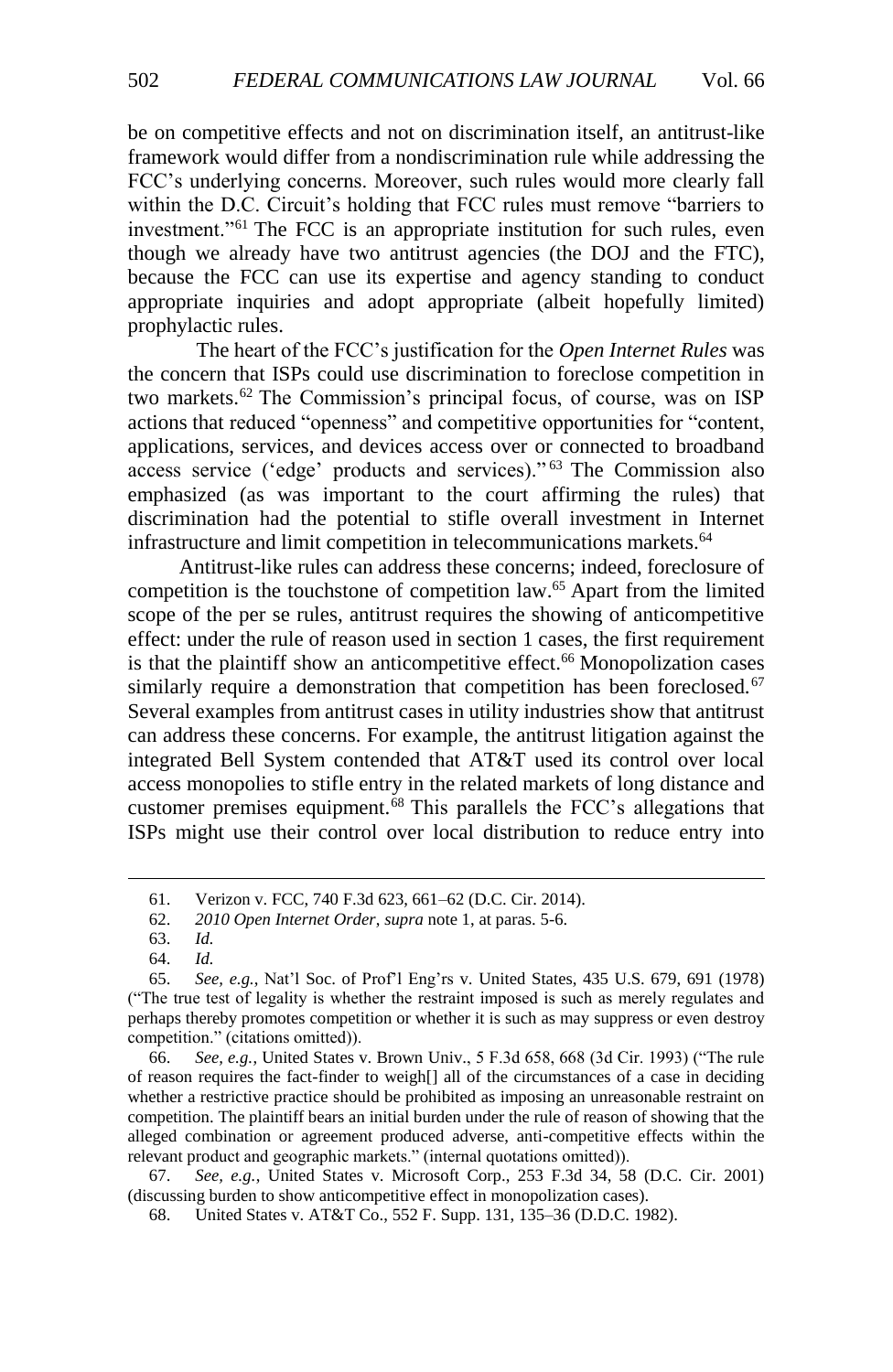content and applications markets. Similarly, the Bell System consent decree imposed equal access conditions—essentially nondiscrimination requirements—both in the hope of inducing entry into the long distance market and that such entry would eventually contribute to competition in local markets.<sup>69</sup> This last rationale parallels the FCC's expectation that ISP nondiscrimination would enhance demand for broadband and infrastructure investment. Similarly, in the famous *Otter Tail*<sup>70</sup> and *Terminal Bridge*<sup>71</sup> cases, antitrust was used to open bottlenecks to enable competition in the electricity and railroad markets. Today, antitrust doctrine might not embrace the results of those cases, given the Supreme Court's reluctance in *Trinko*<sup>72</sup> to embrace antitrust supervision of interconnection arrangements.<sup>73</sup> But even if antitrust litigation could not impose the *Otter Tail* and *Terminal Bridge* results, the competition-law reasoning of those cases remains.

Antitrust, however, is classically an ex post remedy, so any antitrustlike framework employed by the FCC will differ. The FCC expressed concern that the new enterprises that are key to the Internet's innovative ecosystem needed assurance that their entry would be unrestricted,  $74$  and a strong, ex ante nondiscrimination rule certainly provides more assurance in that regard. Many network neutrality advocates, in fact, thought the FCC's rules were not strong enough, given the focus on "unreasonable" discrimination.<sup>75</sup> But an antitrust approach is not necessarily inconsistent with rules, so long as the agency employs competition-law reasoning to determine their content. Moreover, as Phil Weiser has argued, case-by-case steps in this area can also help to preserve the flexibility needed as new network technologies and business models develop.<sup>76</sup>

The focus on foreclosure also seems more consistent with the D.C. Circuit's clear holding that "any regulations [adopted pursuant to section 706] must be designed to achieve a particular purpose: to 'encourage the deployment on a reasonable and timely basis of advanced telecommunications capability to all Americans.'"<sup>77</sup> The FCC's theory was that the regulations would "remove barriers to infrastructure investment."<sup>78</sup> These are market-oriented measures, and antitrust law's focus on eliminating

 $\overline{a}$ 

73*. See, e.g.*, Daniel F. Spulber & Christopher S. Yoo, *Mandating Access to Telecom and the Hidden Side of* Trinko, 107 COLUM. L. REV. 1822, 1825 (2007).

74*. See supra* notes 60[-64](#page-11-0) and accompanying text.

76. Philip J. Weiser, *Towards a Next Generation Regulatory Strategy*, 35 LOY. U. CHI. L.J. 41 (2003).

<sup>69</sup>*. Id*. at 194–95.

<sup>70.</sup> Otter Tail Power Co. v. United States, 410 U.S. 366 (1973).

<sup>71.</sup> United States v. Terminal R.R. Ass'n, 224 U.S. 383 (1912).

<sup>72.</sup> Verizon Commc'ns, Inc. v. Law Offices of Curtis V. Trinko, 540 U.S. 398 (2004).

<sup>75.</sup> *See, e.g.*, Adam Candeub & Daniel McCartney, *Law and the Open Internet*, 64 FED. COMM. L.J. 493, 496–97 (2012) (arguing that the "normative principle of 'reasonable discrimination' as the legal standard for Internet regulation" is a "fatally narrow" regulatory approach).

<sup>77.</sup> *Verizon* v. FCC, 740 F.3d 623, 640 (D.C. Cir. 2014).

<sup>78.</sup> *2010 Open Internet Order*, *supra* not[e 1,](#page-1-0) at para. 117.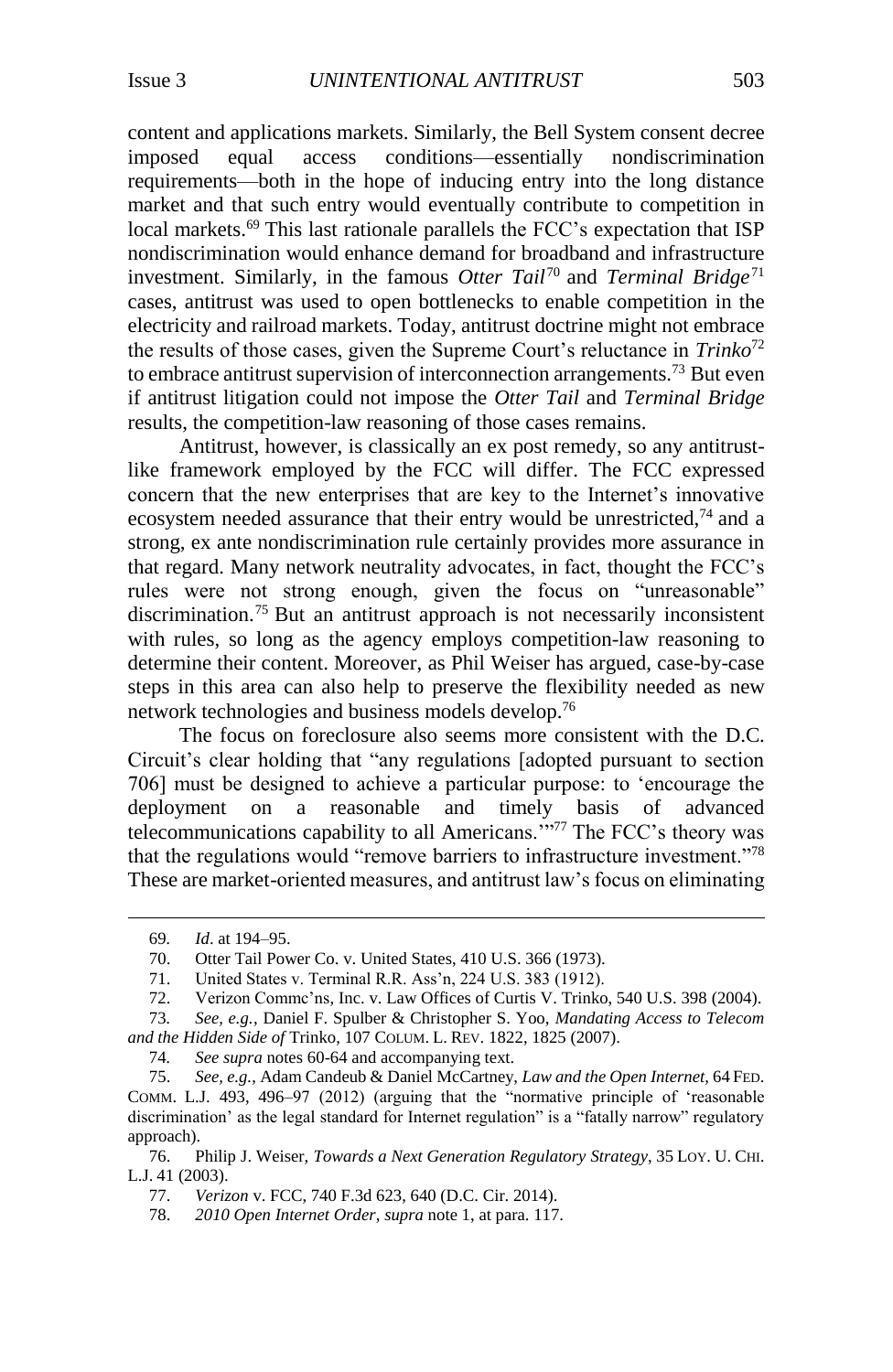market-foreclosing activities directly furthers these goals. Indeed, although it opted for nondiscrimination rules, the FCC's rationale was almost entirely about competitive effects.<sup>79</sup>

Finally, the FCC is an appropriate focus for competition-law based rules, even though both the DOJ and the FTC are the principal antitrust enforcers. The DOJ only has the authority of an enforcement agency—apart from mergers—to attack market foreclosing activities after the damage has been done.<sup>80</sup> This role is important: strongly punishing foreclosures gives additional assurance and perhaps compensation to entrants that actions taken by market incumbents will be contained. But ex post remedies will only be part of the solution, especially as markets continue to be characterized by concentration. The FTC, for its part, does have rulemaking authority, but that authority has been cabined by statute and judicial decision.<sup>81</sup> The FTC's more general authority<sup>82</sup> does give comfort that it might not be as captured by industry-specific politics, but may also suggest less attention to broadband markets.

The FCC, by contrast, will be entitled to adopt ex ante rules and make "predictive judgments" concerning practices that might result in foreclosure.<sup>83</sup> The FCC might also experiment with the shape of competition law, for example, by borrowing the "abuse of dominance" notion from European Competition laws.<sup>84</sup> In that domain, a dominant firm has a "special responsibility . . . not to allow its conduct to impair genuine undistorted competition."<sup>85</sup> While the focus remains on competitive effects, E.U. law does not require as strict a showing of foreclosure as U.S. antitrust. The point is that the FCC, as an administrative agency pursuing its authority under

<sup>79</sup>*. See supra* notes 53-60 and accompanying text. The FCC also contended that Internet openness would further free speech and other noneconomic values, but the threat to those values generally arose from ISPs' possible anticompetitive actions. *2010 Open Internet Order*, *supra* note [1,](#page-1-0) at paras. 15-22.

<sup>80.</sup> *See generally* EINER ELHAUGE, UNITED STATES ANTITRUST LAW AND ECONOMICS 10–14 (2d ed. 2011) (providing an overview of the United States' antitrust laws and remedial structure).

<sup>81.</sup> *See id.* at 11, n.11 (noting that "[t]he only substantive rule related to competition that the FTC ever enacted was pursuant to its special authority to define price discrimination under 15 U.S.C. §13(a), and has since been rescinded.").

<sup>82.</sup> 15 U.S.C. § 45 (2012).

<sup>83.</sup> *See* Verizon v. FCC, 740 F.3d 623, 644 (D.C. Cir. 2014) ("When assessing the reasonableness of the Commission's conclusions, we must be careful not to simply 'substitute [our] judgment for that of the agency,' especially when the 'agency's predictive judgments about the likely economic effects of a rule' are at issue.") (quoting NTCA v. FCC, 563 F.3d 536, 541 (D.C. Cir. 2009) (quoting Motor Vehicle Mfrs. Ass'n v. State Farm Ins. Co., 463 U.S. 29, 43 (1983))); FCC v. Fox Television Stations, Inc., 556 U.S. 502, 521 (2009) ("the agency's predictive judgment . . . merits deference").

<sup>84</sup>*. See* Consolidated Version of the Treaty on the Functioning of the European Union art. 102, Oct. 26, 2012, 2012 O.J. (C 326) 47.

<sup>85.</sup> Pierre LaRouche, *Continental Drift in the Treatment of Dominant Firms: Article 102 TFEU in Contrast to Section 2 of the Sherman Act*, 45 LOY. U. CHI. L.J. (forthcoming 2014).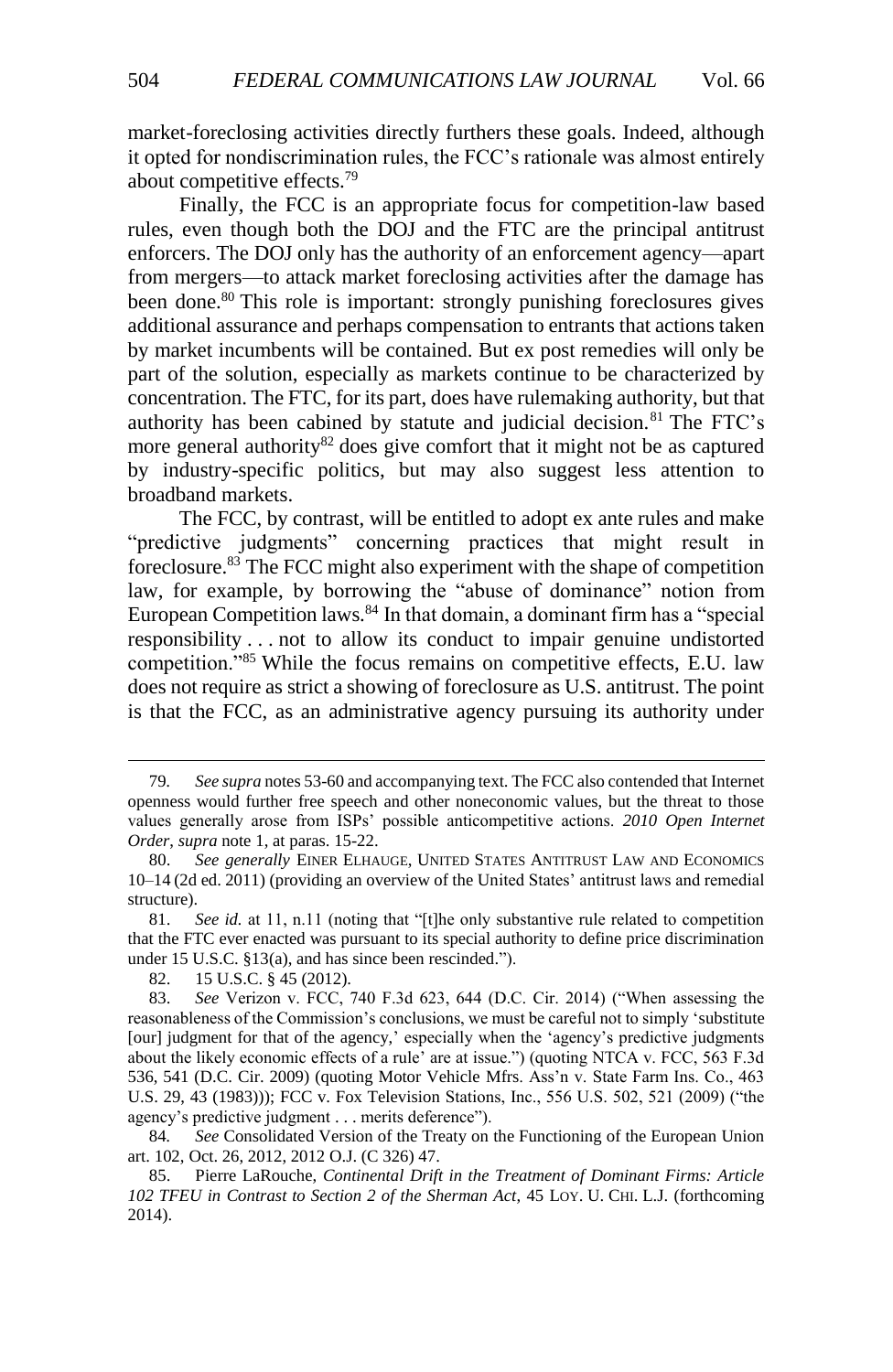section 706,<sup>86</sup> will be free to consider competition in a broader context. The danger, of course, is that the FCC will not use competition law, but will revert to a public interest standard. Nothing in *Verizon*<sup>87</sup> prevents that. But, given the structure of the Open Internet Order,<sup>88</sup> one has hope that competition law is the most appealing approach.

In short, a competition-law approach to the underlying concerns of network neutrality is likely the FCC's best way forward. It is likely the only way open to the agency, given the D.C. Circuit's decision, and it will address many of the same concerns.

In fact, the FCC appears to be pointed in this direction to a degree, in its post-*Verizon* Notice of Proposed Rulemaking in the Open Internet Docket. <sup>89</sup> The Commission's revised proposal, however, introduces a requirement that any individualized agreements between carriers and edge providers be "commercially reasonable."<sup>90</sup> In its first formulation, the rule appears not to move beyond "openness" or "nondiscrimination," as the FCC says that "[i]t would prohibit as commercially unreasonable those broadband providers' practices that, based on the totality of the circumstances, threaten to harm Internet openness and all that it protects."<sup>91</sup> But the FCC has also said that the principle should be fleshed out by several factors, and the lead factor (proposed, to be sure, not yet adopted) is the "impact on present and future competition."<sup>92</sup>

The FCC believes that "this competition inquiry [would] extend beyond an application of antitrust principles to include, for example, the predicted impact on future competition.<sup>"93</sup> This makes too much of the difference: as discussed above, an FCC analysis guided by competition law and economics could make predictive judgments. The FCC points at other factors that would be considered in a competition analysis: vertical integration<sup>94</sup> and effects on consumer choice.<sup>95</sup> To be sure, the FCC also identifies considerations that are not typical of antitrust analysis, such as free speech effects.<sup>96</sup> But the important point is that the FCC does seem more focused on finding a rule that is grounded in a more nuanced effects-based analysis than the "nondiscrimination" focus of the rejected rules—and this is more like antitrust analysis.

<sup>86.</sup> Telecommunications Act of 1996, Pub. L. No. 104-104, 110 Stat. 56, § 706 (codified at 47 U.S.C. §1302(a)).

<sup>87.</sup> 740 F.3d 623 (D.C. Cir. 2014).

<sup>88.</sup> *2010 Open Internet Order*, *supra* note 1.

<sup>89.</sup> Protecting & Promoting the Open Internet, *Notice of Proposed Rulemaking*, FCC 14-61, 29 FCC Rcd. 5561 (2014).

<sup>90.</sup> *Id*. at para. 116.

<sup>91.</sup> *Id*.

*Id.* at para. 124.

<sup>93.</sup> *Id*.

<sup>94.</sup> *Id*. at para. 126.

<sup>95.</sup> *Id*. at para. 129.

<sup>96.</sup> *Id*. at para. 131.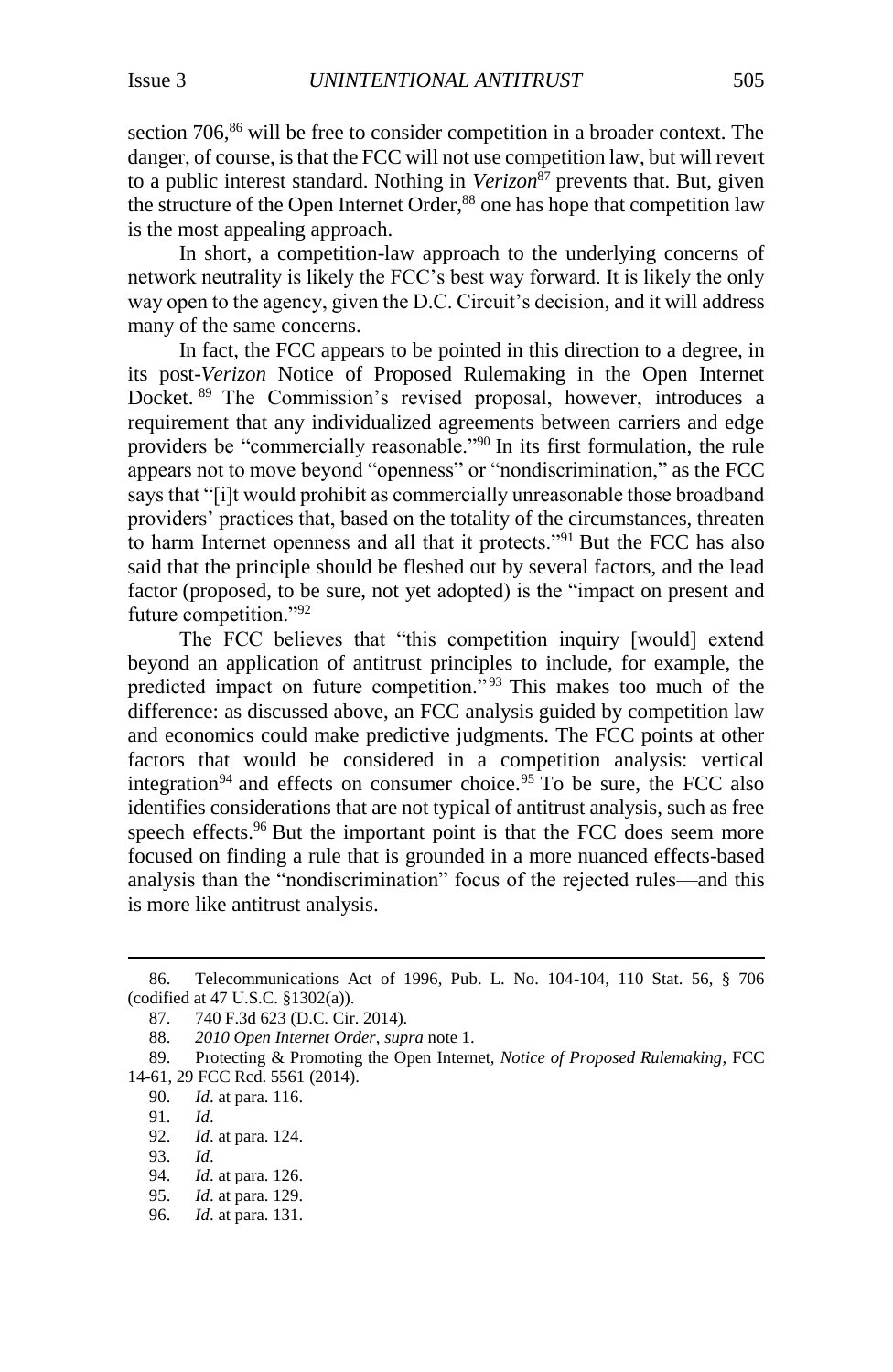#### VI. CODA: WHERE I REJECT THIS WHOLE BUSINESS

At bottom, this entire business is a mess. That we find ourselves in this position as a matter of making rational telecommunications policy is entirely regrettable. To my mind, each of the government players bears some responsibility. As the Internet developed, the FCC was faced with a regime of fairly stringent common-carrier regulation, and as a policy matter it chose to classify Internet services under the information services construct to avoid those strict rules (even if the technical and statutory rationales for doing so were rather unconvincing). $97$  The FCC believed that it would have some regulatory authority to address any serious problems that arose, and this belief was reasonable given the history of the Supreme Court's permitting the agency to have "ancillary jurisdiction" over communications services not directly addressed in the Act.<sup>98</sup>

Indeed, in some regards, *Verizon* feels like a replay of the Supreme Court's recognition of the FCC's ancillary jurisdiction as cable television came to be an important service. $99$  There was a growing communications service, an important one in its own right, and one that was likely to affect the services at the core of the Communications Act (which Congress had clearly indicated should be regulated). And yet Congress was not updating the Act to account for cable television. So the Court found a way to give the FCC authority, subject to judicial review at the boundaries.<sup>100</sup> The same seems to have been the D.C. Circuit's intent in *Verizon*. <sup>101</sup> Forcing the FCC to treat the Internet as a common carrier service (by revisiting its classification decision) was foreclosed by the Supreme Court's own permissive approach to that question in *Brand X*. <sup>102</sup> Conversely, holding that the FCC had no authority to superintend this important communications market also seemed untenable. Section 706 was at hand. I do not think the players necessarily evaluated the case in these meta-terms; I do think this was an honest (if incorrect) exercise in statutory interpretation. But everyone understood the stakes.

If one were writing on a blank slate, granting the FCC authority to regulate the Internet but cabining that authority to something short of fullblown common-carrier regulation is not a bad place to be, especially if the result is that the FCC's regulation of the Internet is based strongly on competition law. But I doubt that the courts will be able to find a competition-law limit in the current Act, and I suspect the court's vigor in

<sup>97.</sup> *See* Verizon v. FCC, 740 F.3d 623, 631 (D.C. Cir. 2014) (summarizing the FCC's approach to classifying internet service providers as information services).

<sup>98.</sup> *See, e.g.*, United States v. Sw. Cable Co., 392 U.S. 157 (1968); United States v. Midwest Video Corp., 406 U.S. 649 (1972).

<sup>99.</sup> 740 F.3d 623.

<sup>100.</sup> *Midwest Video Corp.*, 406 U.S. at 649.

<sup>101.</sup> 740 F.3d 623.

<sup>102.</sup> NCTA v. Brand X Internet Servs., Inc., 545 U.S. 967 (2005).